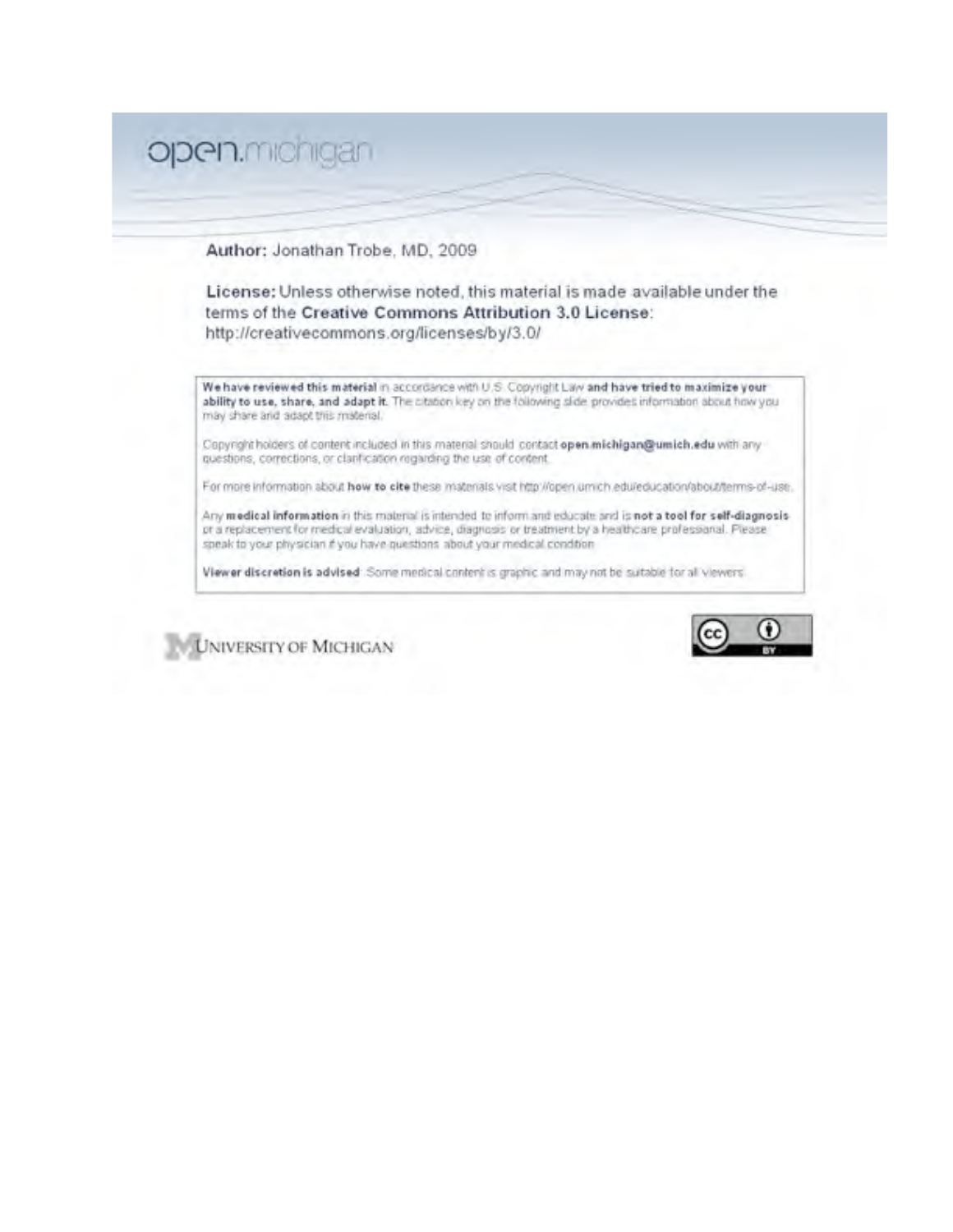# **Citation Key**

for more information see: http://open.umich.edu/wkl/CitationPolicy

#### Use + Share + Adapt-

{Content the copyright find der, author, or law permits you to use, share and adapt.}

| <b>Call Phone Co.</b>                     | Public Domain - Government Works that are produced by the U.S. Government (USC 17 § 105)          |  |
|-------------------------------------------|---------------------------------------------------------------------------------------------------|--|
| <b>Contact of the Contact of the Con-</b> | Public Domain - Expirad Works in it are no innot protected due to an expired copyrightterm.       |  |
| of powers.                                | Public Domain - Self Dedicated: Works that a copyright holder has dedicated to the public comain- |  |
| (47.000)                                  | Creative Commons - Zero Walver                                                                    |  |
| 10 m                                      | Creative Commons - Attribution License                                                            |  |
| <b>Citation</b>                           | Creative Commons - Attribution Share Alike License                                                |  |
| <b>Citizen</b>                            | Creative Commons - Attribution Noncommercial License                                              |  |
| <b>Citizinal</b>                          | Creative Commons - Attribution Noncommercial Share Alike License                                  |  |
| <b>O BROTTE</b>                           | GNU-Free Documentation License                                                                    |  |
|                                           |                                                                                                   |  |

#### Make Your Own Assessment

{ Content Open Michigan believes can be used, shared, and adapted because it is ineligible for copyright.}

Financial Public Domain - Ineligible: Works triat are mengible for copyright protection in the U.S.C. 17 § 102(b)) flave in your jum diction may differ-

{Content Open.Michigan has used under a Fair Use determination.}

Fair Use: Use of world that is determined to be Fair continuous the U.S. Copyright Act. (USC 17.8 107) flavouryour jurisdiction may differ

> Our determination DOES NOT mean that all uses of this 3rd party content and Fair Uses and we DO NOT guarantee. that your use of the content is Fair-

To use this content you unculd do your own independent analysis to determine whether or not your use with be Far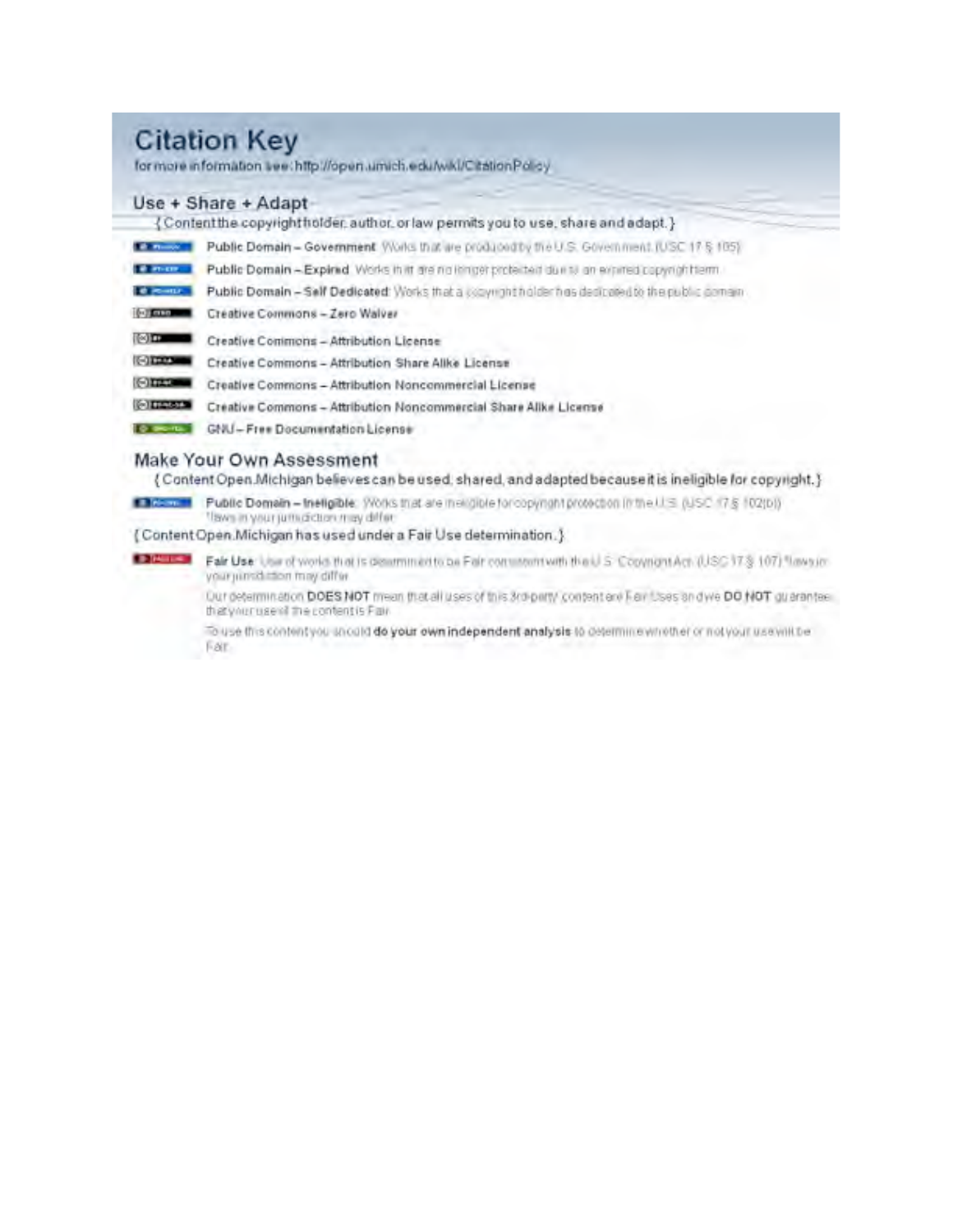# CLINICAL FEATURES OF VISUAL AND OCULAR MOTOR **DISORDERS**

Jonathan D. Trobe, MD Departments of Ophthalmology and Neurology University of Michigan Medical School



Here is the visual pathway seen in horizontal (axial) projection. It has three functional portions: optical, retinocalcarine, and integrative.



The optical portion extends from the

**Source Undetermined** 

cornea to the retina. The retinocalcarine portion extends from the retina to the primary visual cortex. The integrative portion extends from the primary visual cortex to association parietal cortex for spatial vision and to association temporal cortex for recognition.

#### **Source Undetermined**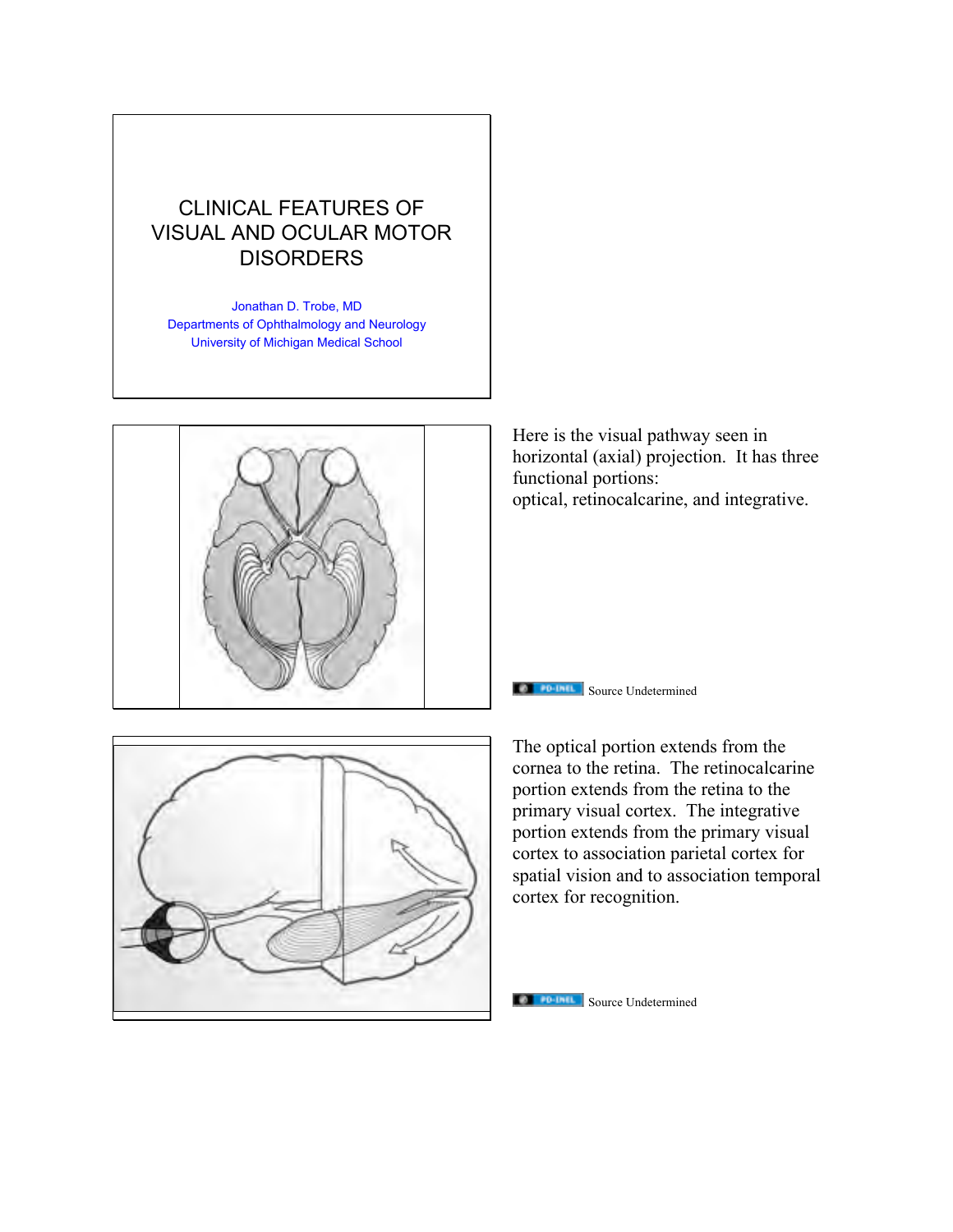

Most people who have optical problems will report that vision appears generally "blurred", but sometimes even defects (lesions) in the other portions of the visual pathway will give rise to this symptom.

Optical defects arise from two sources: 1) uncorrected refractive errors; and 2) irregularities or opacities in the cornea or

Nikki Selewski



**Source Undetermined** 

One way to tell if the visual problem is optical is to see if the blurred vision disappears when a "multiple pinhole" is placed in front of the eye. If you wear glasses, you can see how this works by comparing your vision before and after "squinting" or before and after looking through a small hole made by your hand.

Refractive errors generally represent a mismatch between the optical elements of the eye and its axial length so that without optical aids, objects viewed at optical infinity are not properly focused on the retina.

where the defect lies.

It is often very difficult to tell from the patient's description of visual difficulty





lens.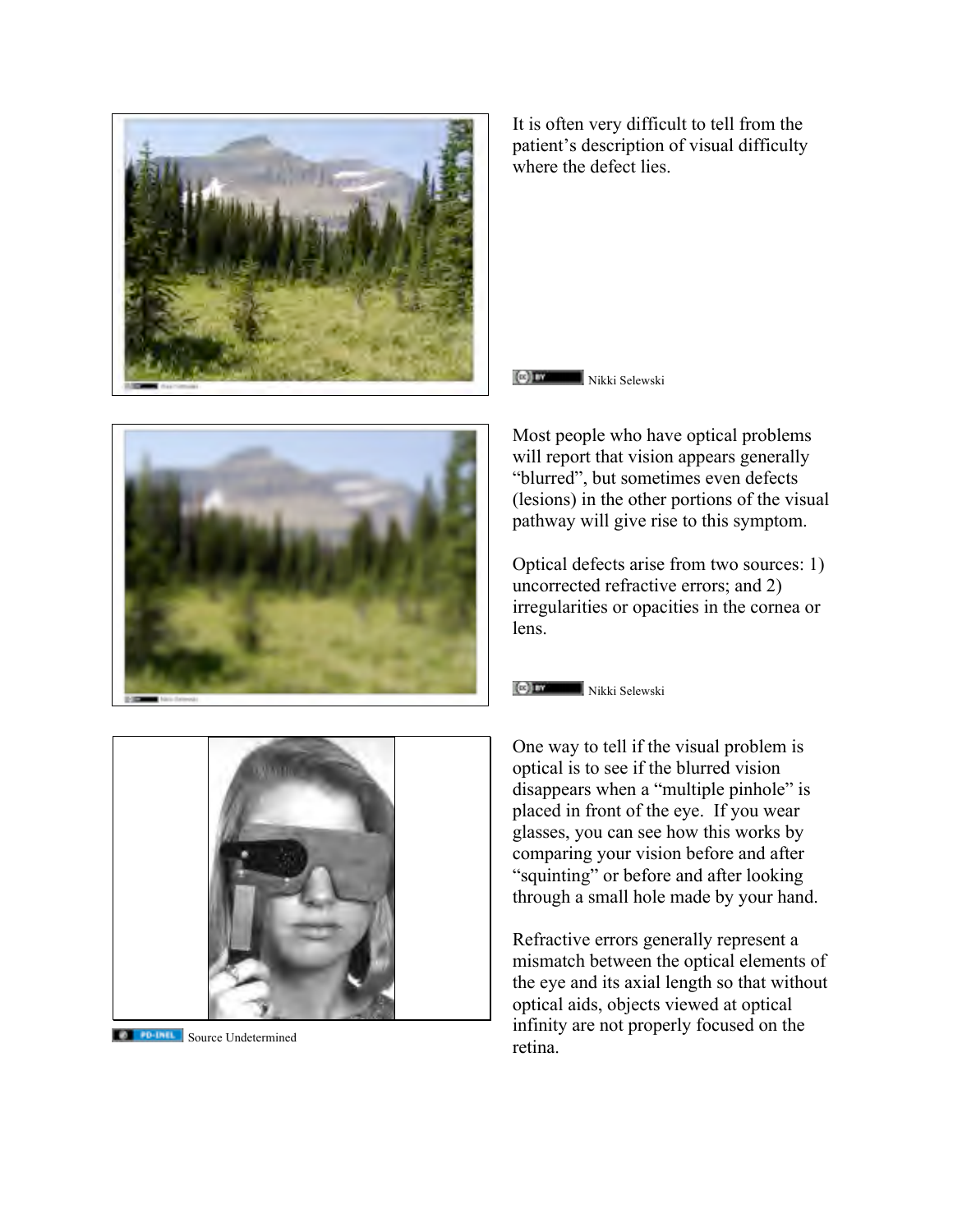



**Source Undetermined** 



**TA FD-INIL** Source Undetermined

This picture shows the retinocalcarine portion of the visual pathway. Defects here are diagnosed in three main ways: 1) looking at the retina and optic nerve with an ophthalmoscope; 2) checking for an afferent pupil defect; and 3) 1) performing visual field examination.

Ophthalmoscopic signs of retinocalcarine disease will be taken up in a later lecture.

**Source Undetermined** 

A second way to look for disease in the retinocalcarine pathway is to perform the swinging light test for a relative afferent pupil defect (RAPD). The basis of this test is the papillary reflex pathway, shown here. Note that the input (afferent) limb is identical with the pathway for vision. But there is a fork from the optic tract to the dorsal midbrain, where input is distributed equally to both sides of the brain stem. The signal then goes to the parasympathetic Edinger-Westphal nuclei whose axons join the somatic axons of cranial nerve 3 and synapse in the ciliary ganglion and then travel on to the iris sphincter.

The swinging light test aims to diagnose a RAPD. In the normal subject (left column), light shined first on the right eye, then on the left eye, and back on the right eye, produces no change in pupil size. In a patient with a left RAPD from a left optic nerve lesion (right column), light shined on the left eye produces a dilation of the left pupil. When it is swung back to shine on the right eye, the pupil constricts.

RAPDs come almost exclusively from optic nerve lesions. The point is that the lesion must be asymmetric in the two eyes. It is either unilateral or if bilateral, much more severe in one eye than the other.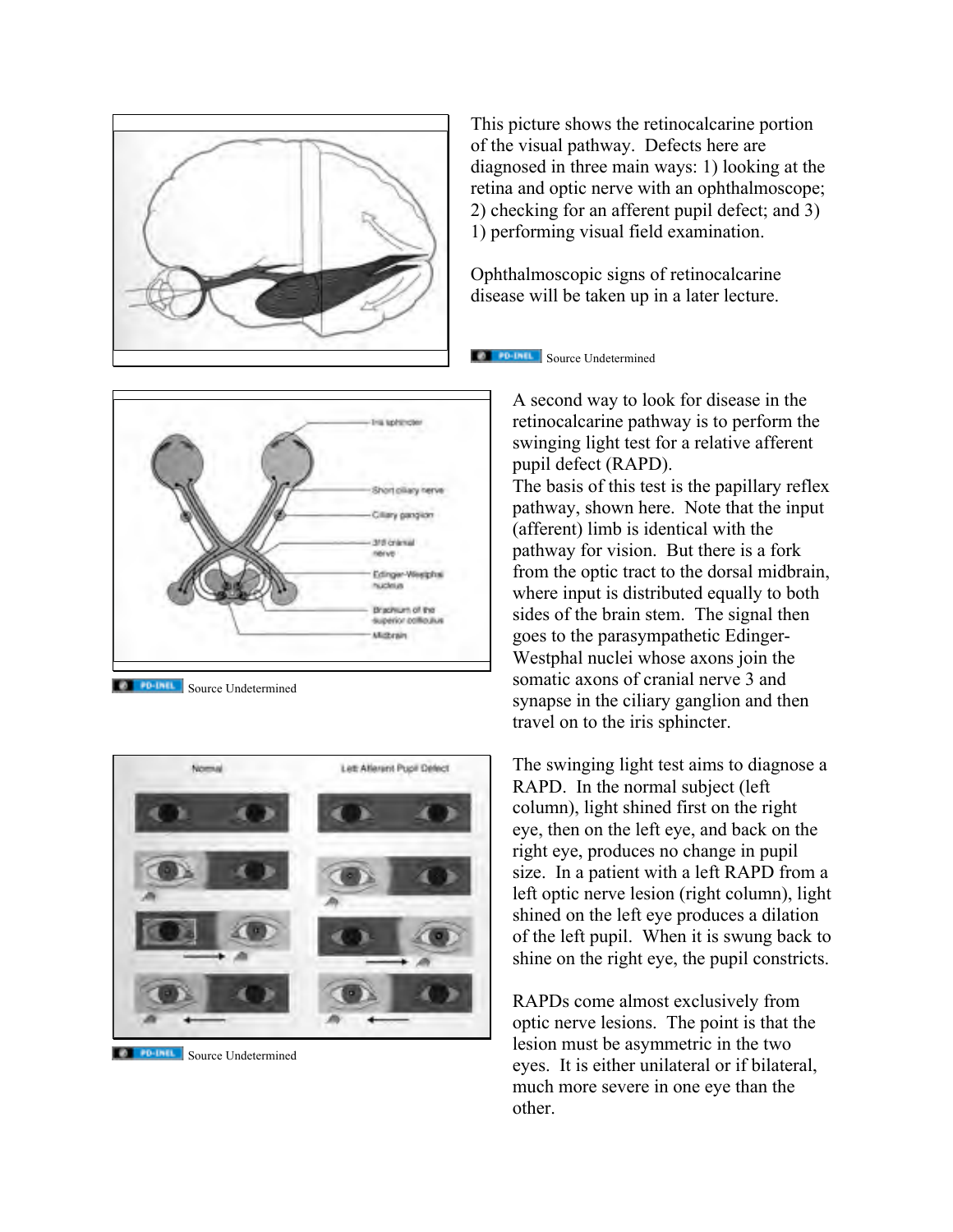

Nikki Selewski **Kolling** 

The third way of diagnosing disease within the retinocalcarine pathway is by doing visual field examination. The basis of this technique is that lesions in this part of the visual pathway nearly always produce discrete, or localized, defects in the visual field. The shape of the visual field defect often predicts WHERE in the retinocalcarine pathway the responsible lesion lies.

For example, this is a central scotoma. It foretells a lesion of the retina or optic nerve.



Here is a hemianopic defect. It foretells a lesion of the optic chiasm or retrochiasmal portion of the pathway.

#### Nikki Selewski



Visual fields can be tested informally by having the patient close one eye at a time and look directly at your open eye. You display one or two vertical fingers briefly within each of the four quadrants of the visual field and ask the patient to identify how many fingers she sees. This is an insensitive method useful only for detecting very large defects.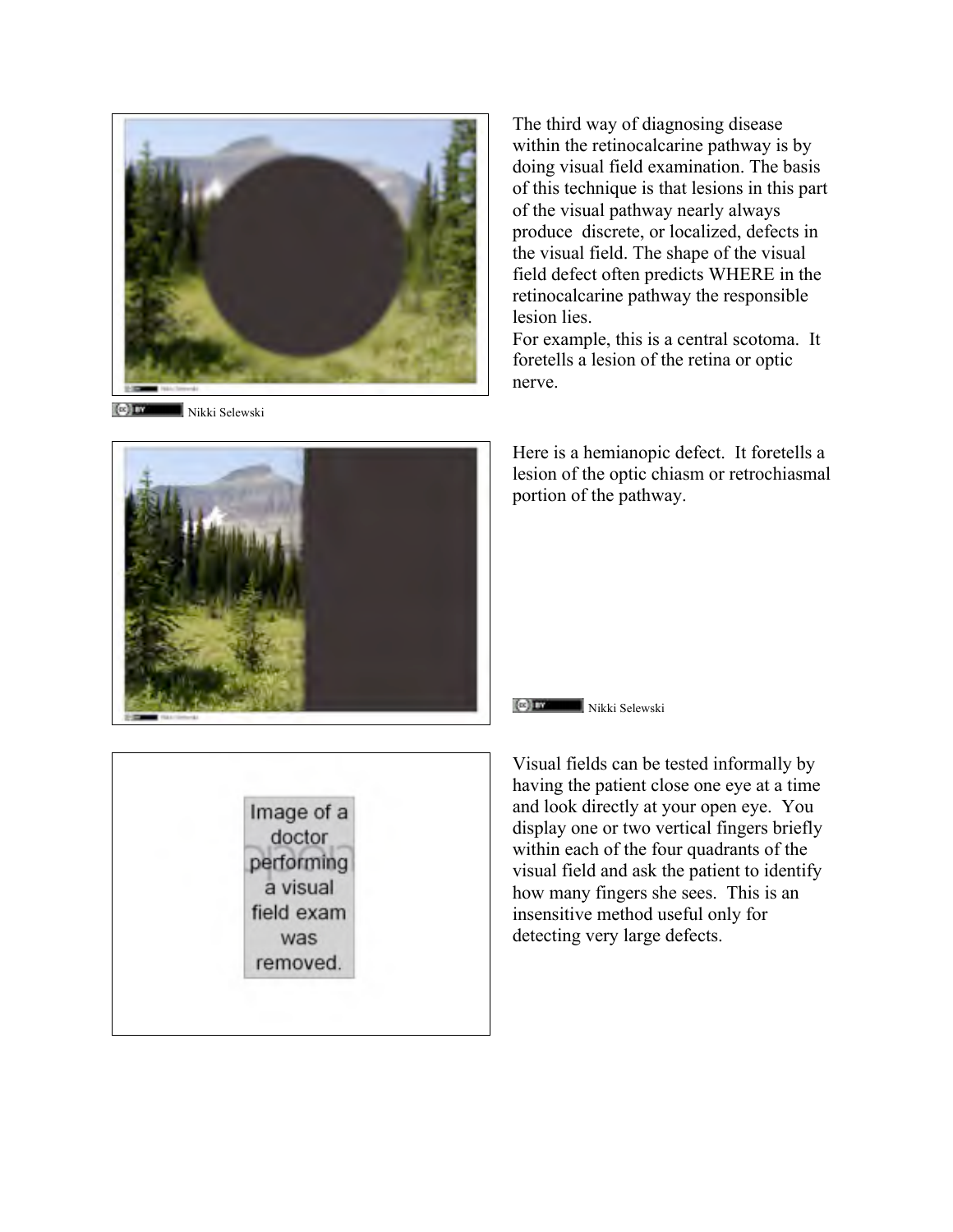

Formal methods of visual field testing are more sensitive and reliable. In the kinetic perimetry, the patient looks at a central dark spot and signals whether she sees a *moving* white spot projected onto a part of the bowl. Most current formal perimetry uses consecutive displays of a *stationary* spot ("static perimetry") because it is more sensitive.



This is the typical display of data generated by static perimetry. It gives the "thresholds" of how well the patient saw in many different positions in the visual field. The physician's job is to see if the abnormally high thresholds (relatively poor vision areas) add up to a bona fide defect and if that defect has a shape that permits localization of the responsible lesion within the retinocalcarine pathway.



Lesions of the outer retina (photoreceptors, bipolar cells and layers in between) cause visual field defects whose shape corresponds to the area that is damaged.



**The FIFTH Source Undetermined**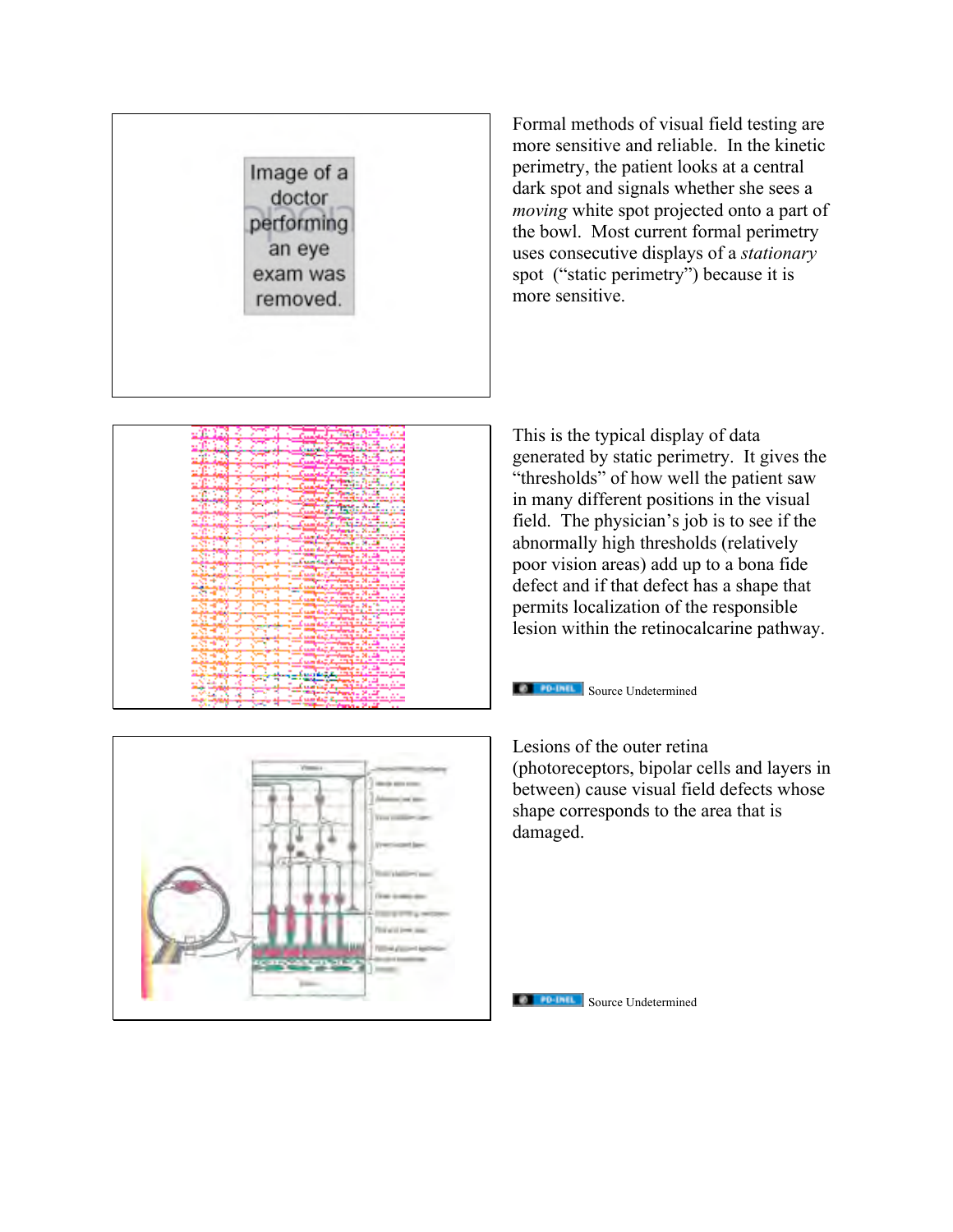

Lesions of the inner retina (retinal ganglion cells and nerve fiber layer) and the optic nerve cause visual field defects that obey the organization of the retinal nerve fiber layer, shown here. Notice that there are three functional compartments: 1) maculopapillar; 2) arcuate; and 3) nasal radial.



Lesions of the maculopapillar compartment (retinal disorders, toxic, metabolic, inflammatory optic nerve disorders) may produce a central scotoma, shown here.



**Source Undetermined** 



Toxic, metabolic, and inflammatory optic neuropathies often produce a cecocentral scotoma, shown here.

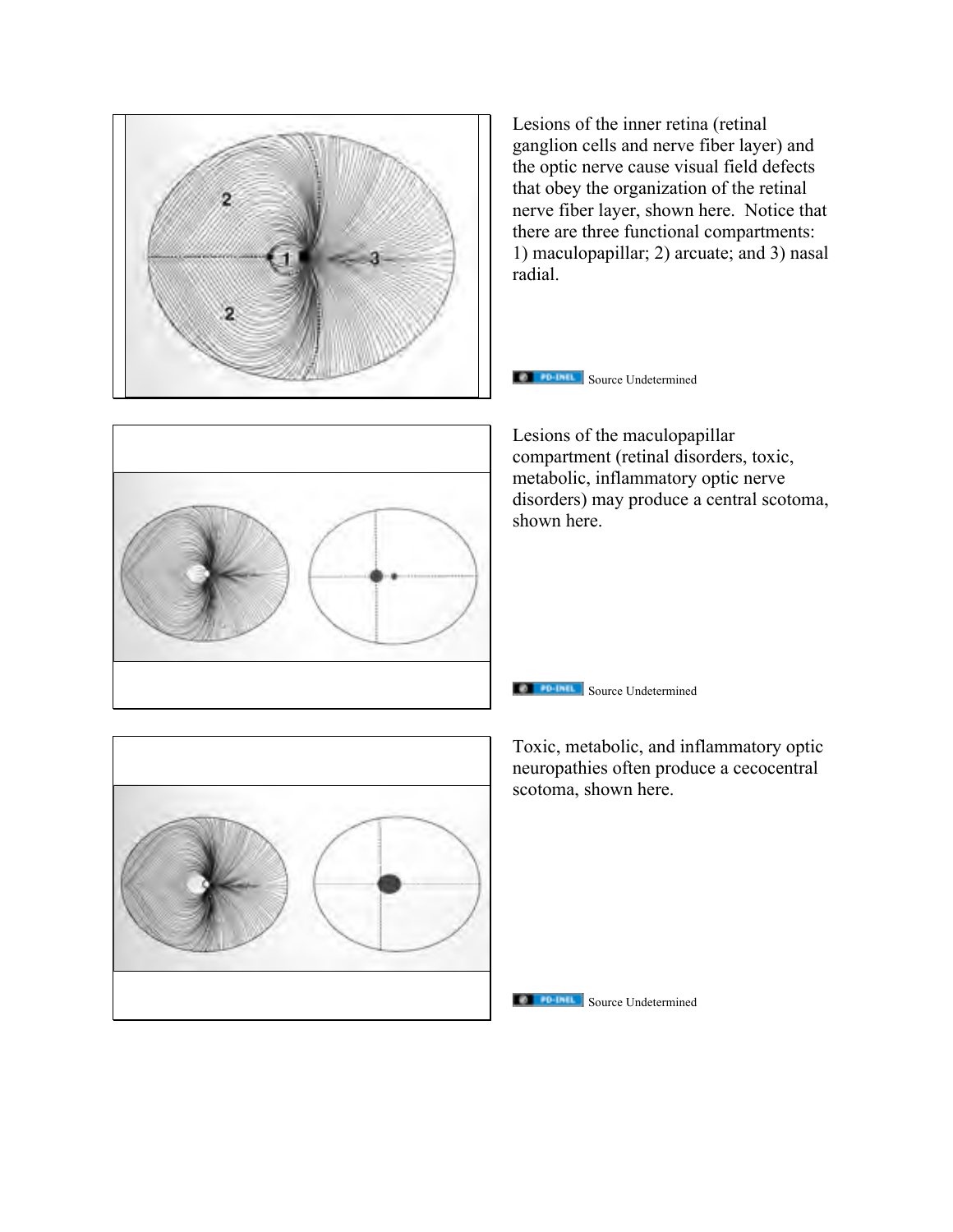

Ischemia, glaucoma, longstanding papilledema (from increased intracranial pressure), and congenital dysplasia often produce arcuate defects, shown here.





Temporal wedge defects, which result from damage to the nasal radial nerve fiber bundles, are relatively rare. But they often result from congenital dysplastic lesions of the optic nerve.



**Collection** Source Undetermined

**Source Undetermined** 

When a lesion affects the optic chiasm, the visual field defect is called a bitemporal hemianopia. Note that the nasal border of the defect in the visual field of both eyes is more-or-less aligned to the vertical meridian passing through fixation. It is that feature that defines a hemianopic defect. It reflects the fact that axons of retinal ganglion cells have become sorted here so that those coming from the nasal retina cross to the opposite optic tract and those coming from temporal retina do not cross. The crossing fibers are always preferentially injured (for reasons that are not fully understood).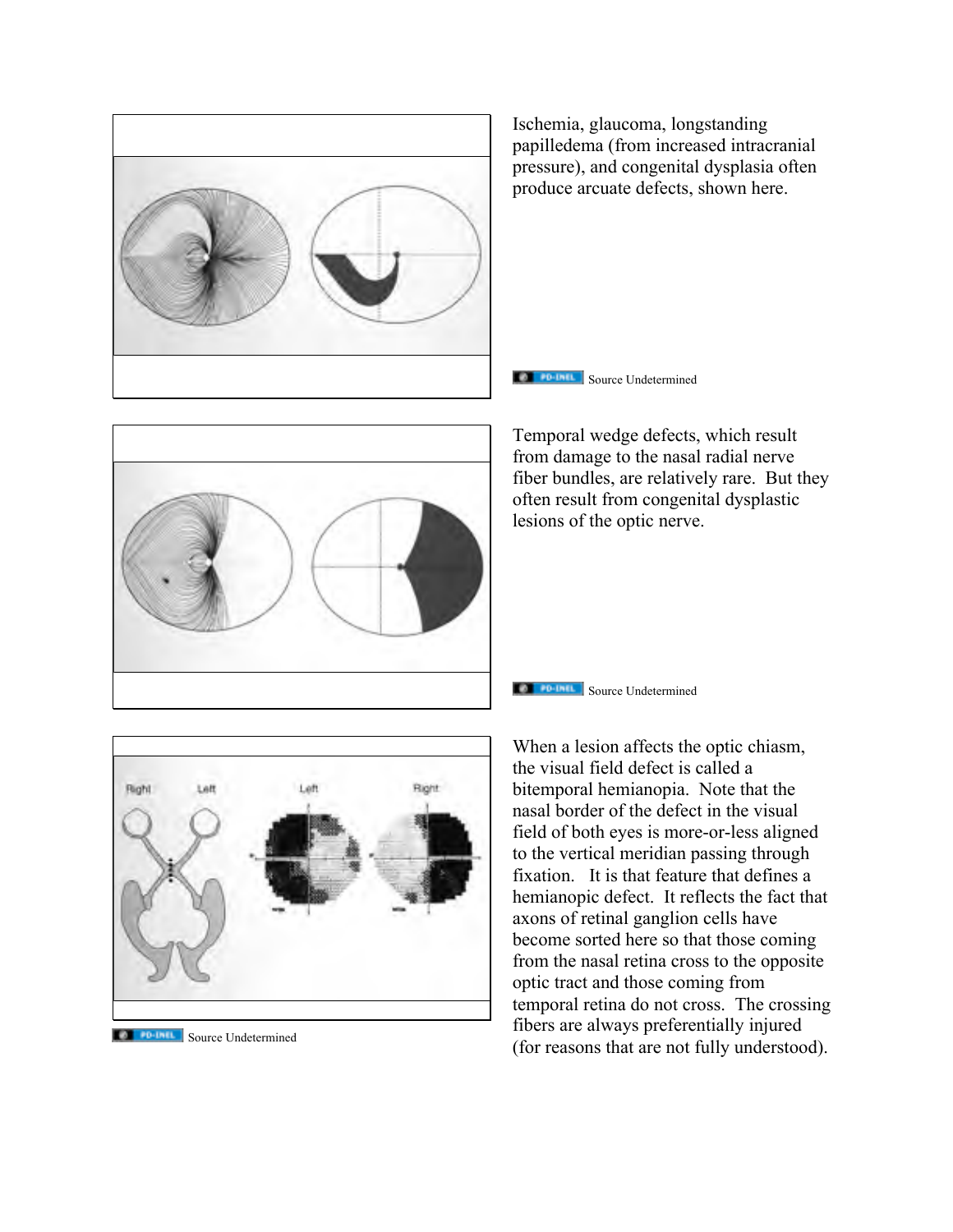

Lesions that affect the retinocalcarine pathway posterior to the chiasm (retrochiasmally) produce hemianopic defects on the same side of visual space, or homonymous hemianopias. Although there are some special features of homonymous hemianopias that may allow you to tell where within the retrochiasmal pathway the lesion lies, we will not take up that subject here.



**CO FO-UNIL** Source Undetermined

The integrative visual pathway has two components: 1) parietal, and 2) temporal, as shown here by the two arrows.

**Source Undetermined** 



In this medial view of a brain hemisphere, you see some of the gyri involved in visuoparietal and visuotemporal integrative pathways.

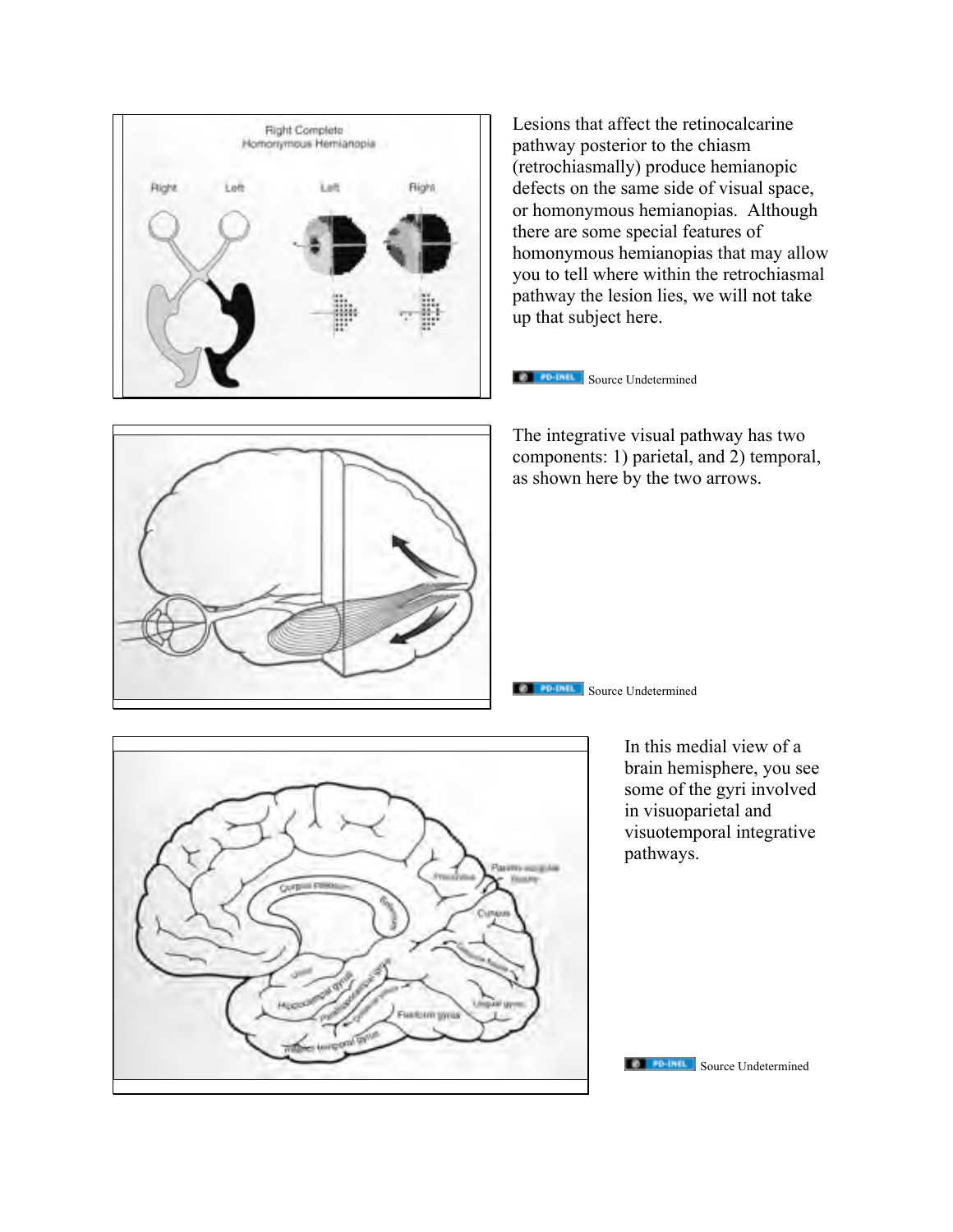

Here you see the waystations in the visuotemporal pathway. They are named after homologous regions in macaque brain.

**THE FIGHT Source Undetermined** 



In this lateral view of a brain hemisphere, you see some of the gyri involved in visuoparietal and visuotemporal integrative pathways.

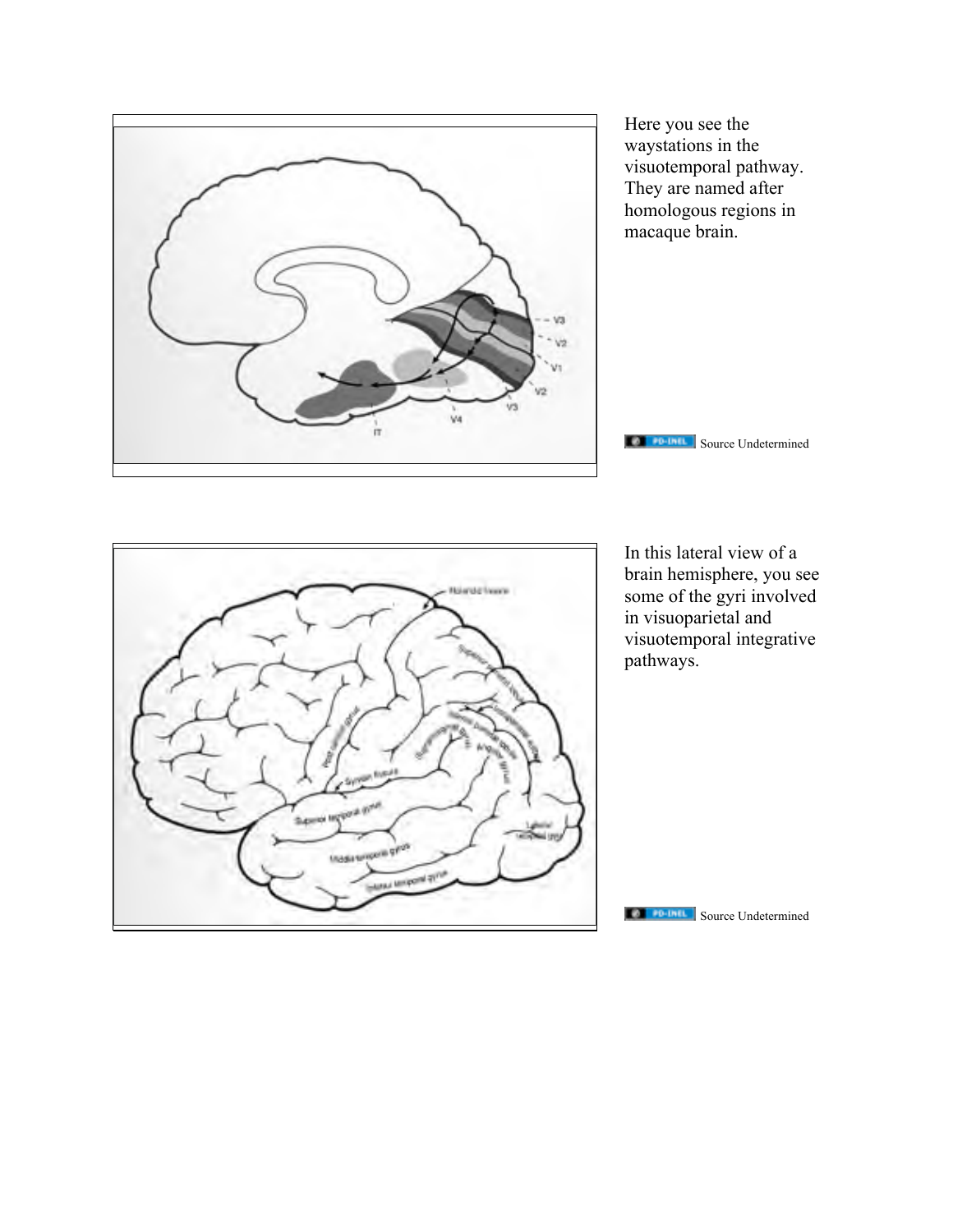

Here you see the waystations in the visuoparietal pathway. They are named after homologous regions in macaque brain.

**Source Undetermined** 

## Ocular Motor System

- 1. Move the Eyes from One Equidistant Target to Another ("Saccades")
- 2. Move the Eyes from Distant to Near Target or Vice Versa ("Vergence")
- 3. Keep the Eyes on Target When the Target Moves ("Pursuit")
- 4. Keep the Eyes on Target When the Head Moves ("Vestibulo-ocular")

The ocular motor system is designed to move the eyes from one target to another and to keep the eyes tracking a moving target. To move the eyes from one target to another, the saccadic system is used. To keep the eyes tracking a moving target, the pursuit system is used. To refixate or follow a target moving toward or away from one's eyes, the vergence system is used. To keep the eyes on a target when one's head moves, the vestibulo-ocular system is used.

# Saccades

#### 1. Voluntary

a. Move eyes to target seen in peripheral field ("visually guided") b. Move eyes to unseen target ("non visually guided")

#### 2. Involuntary

- a. Rapid eye movements of sleep
- b. Fast phases of nystagmus
- c. Random

There are two classes of saccades: voluntary and involuntary. Voluntary saccades can occur to a seen target or an unseen target. Involuntary saccades occur during sleep, as the fast phases of nystagmus, and randomly.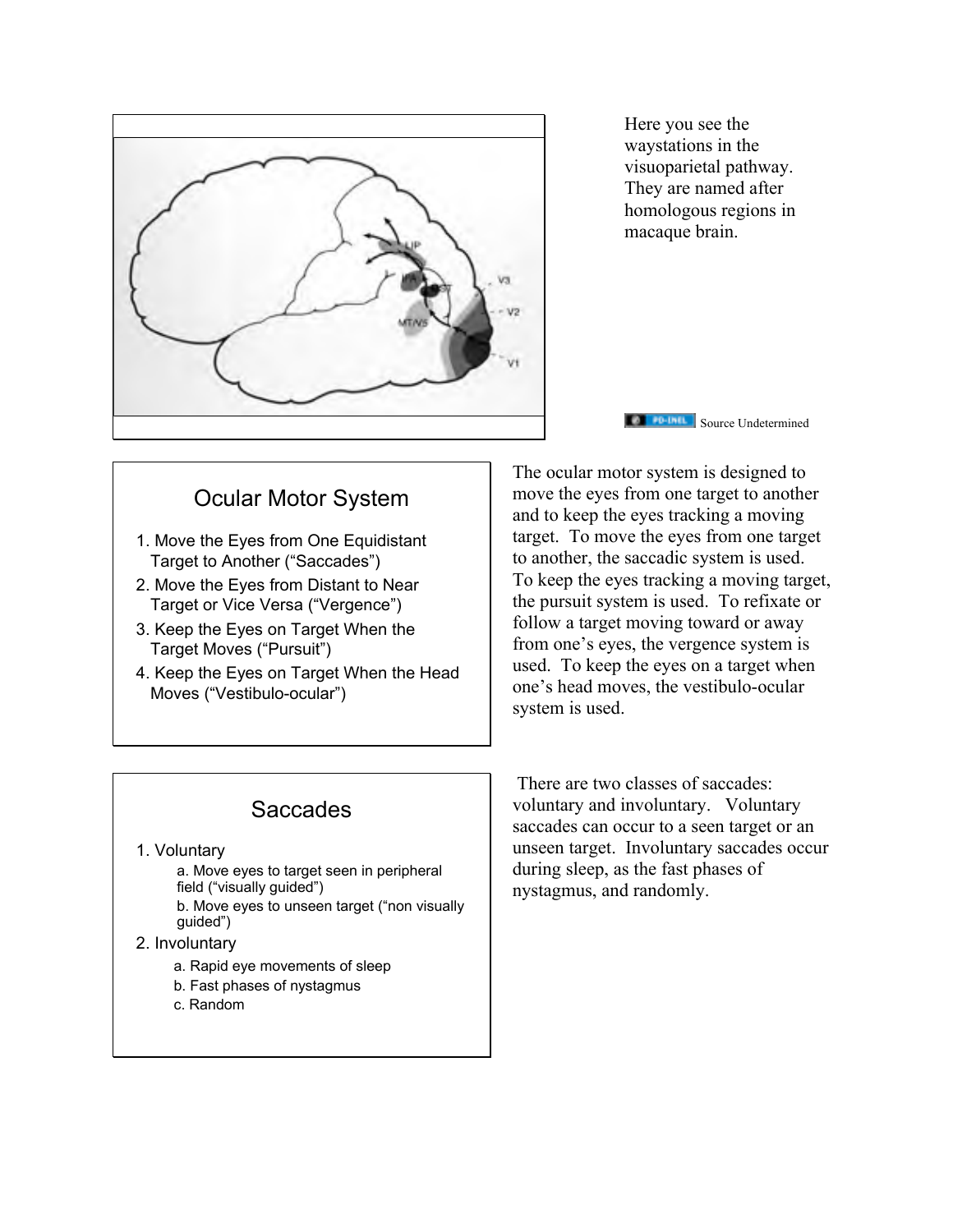#### **Saccades**

Test by having patient fixate a stationary target and then look from one target to another

Note whether eyes are still during fixation, and note speed, amplitude, accuracy of refixations, and if oscillations are present In testing for saccades, first watch the patient's eyes as they fixate a stationary target. There should be no "intrusive" eye movements. Then have the patient look from one stationary target (your finger or light) to another. Watch for speed, amplitude, accuracy of refixations, and oscillations.



**Source Undetermined** 

This schematic shows the pathways involved in generating horizontal saccades. There are two centers: parietooccipital and frontal. The parieto-occipital center generates visually-guided voluntary saccades; the frontal center generates non visually-guided voluntary saccades, but each center does both. Involuntary saccades (nystagmus fast phases, rapid eye movements of sleep) are probably generated in the brain stem.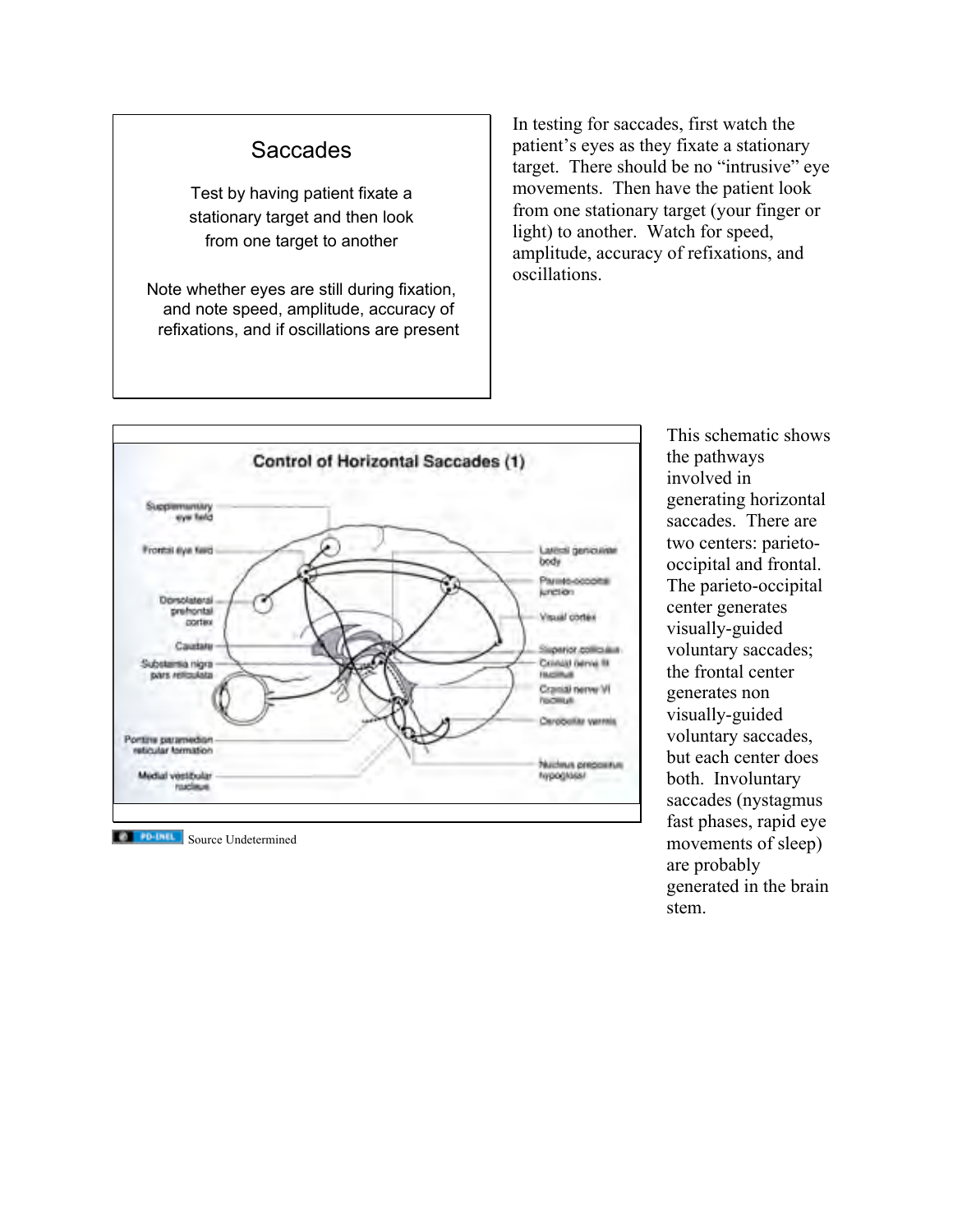

**TERNATION IN Source Undetermined** 

This schematic shows the brain stem pathway for horizontal saccades. From the cerebral centers, the descending pathways cross in the upper brain stem and end in the contralateral pontine paramedian reticular formation (PPRF). From there, they go to the sixth cranial nerve nucleus. From there, the signal is sent via abducens motor neurons to the ipsilateral lateral rectus muscle, and via abducens interneurons through medial longitudinal fasciculus (MLF ) to contralateral medial rectus subnucleus of cranial nerve 3.

Within the PPRF are burst cells responsible for the "pulse" of innervation that gets the eyes moving. Another neural network is responsible for the "step" of innervation that maintains the eyes in an eccentric gaze position against the drag of the orbital soft tissues that forces the eyes back toward the center. The pulse and step of saccades are modified by a network involving the medial vestibular nucleus (MVN), nucleus prepositus hypoglossi (NPH), and cerebellar vermis. The role of this network is to make sure that actual and desired eye position are identical.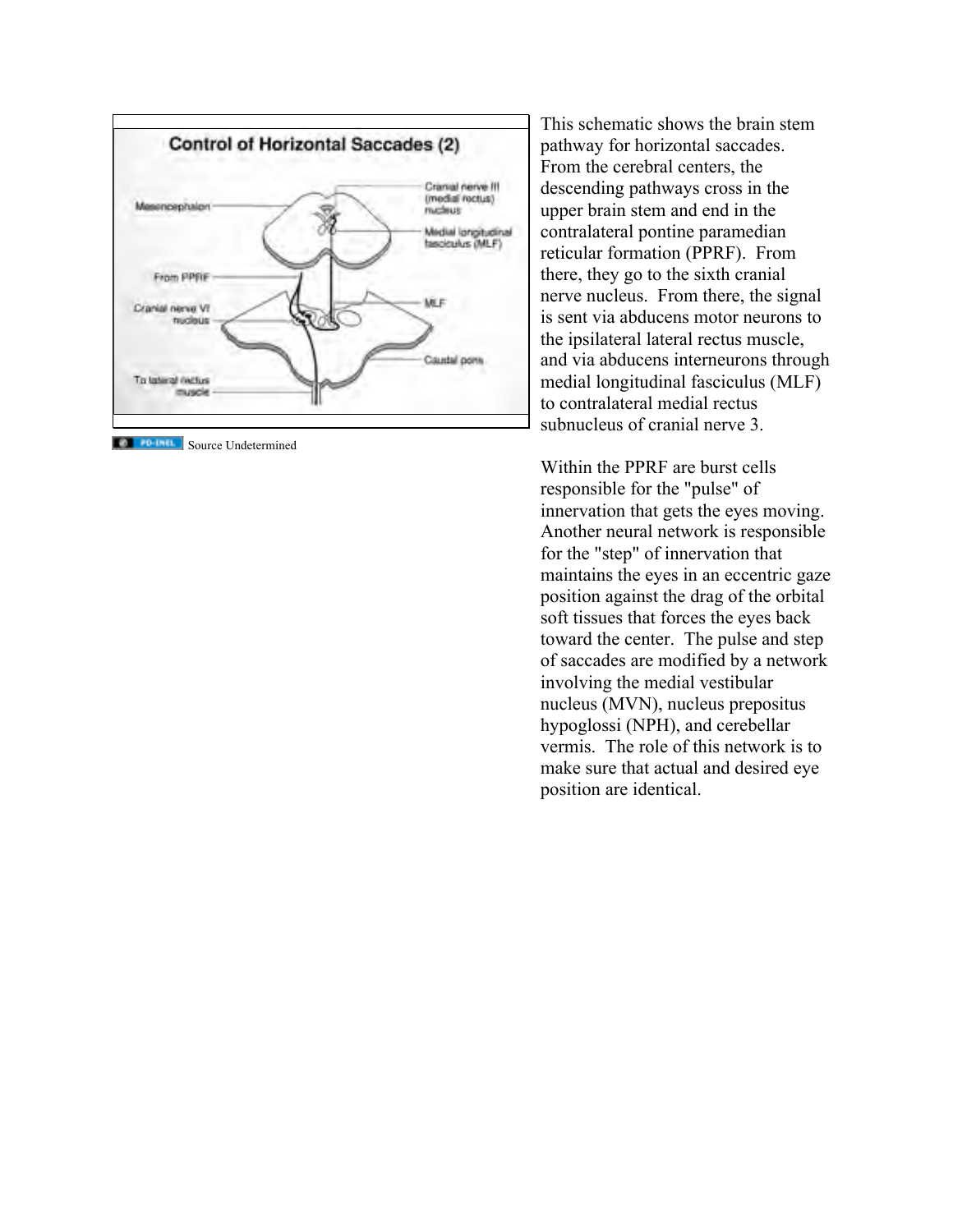

For vertical voluntary saccades, the cortical signal descends via the same pathways as for horizontal voluntary saccades, but its destination is the rostral interstitial nucleus of the medial longitudinal fasciculus (riMLF) in the midbrain. There are separate pathways for upward and downward gaze.

**Source Undetermined** 



**Source Undetermined** 

For upward gaze, burst cells in riMLF send signals through interstitial nucleus of Cajal (INC) and posterior commissure (PC) to end on the superior rectus subnucleus; by means of a separate, more ventral, pathway, signals travel to the inferior oblique subnucleus. For downward gaze, signals travel by means of a pathway that does not go through PC and end on the inferior rectus subnucleus and superior oblique nucleus (cranial nerve 4).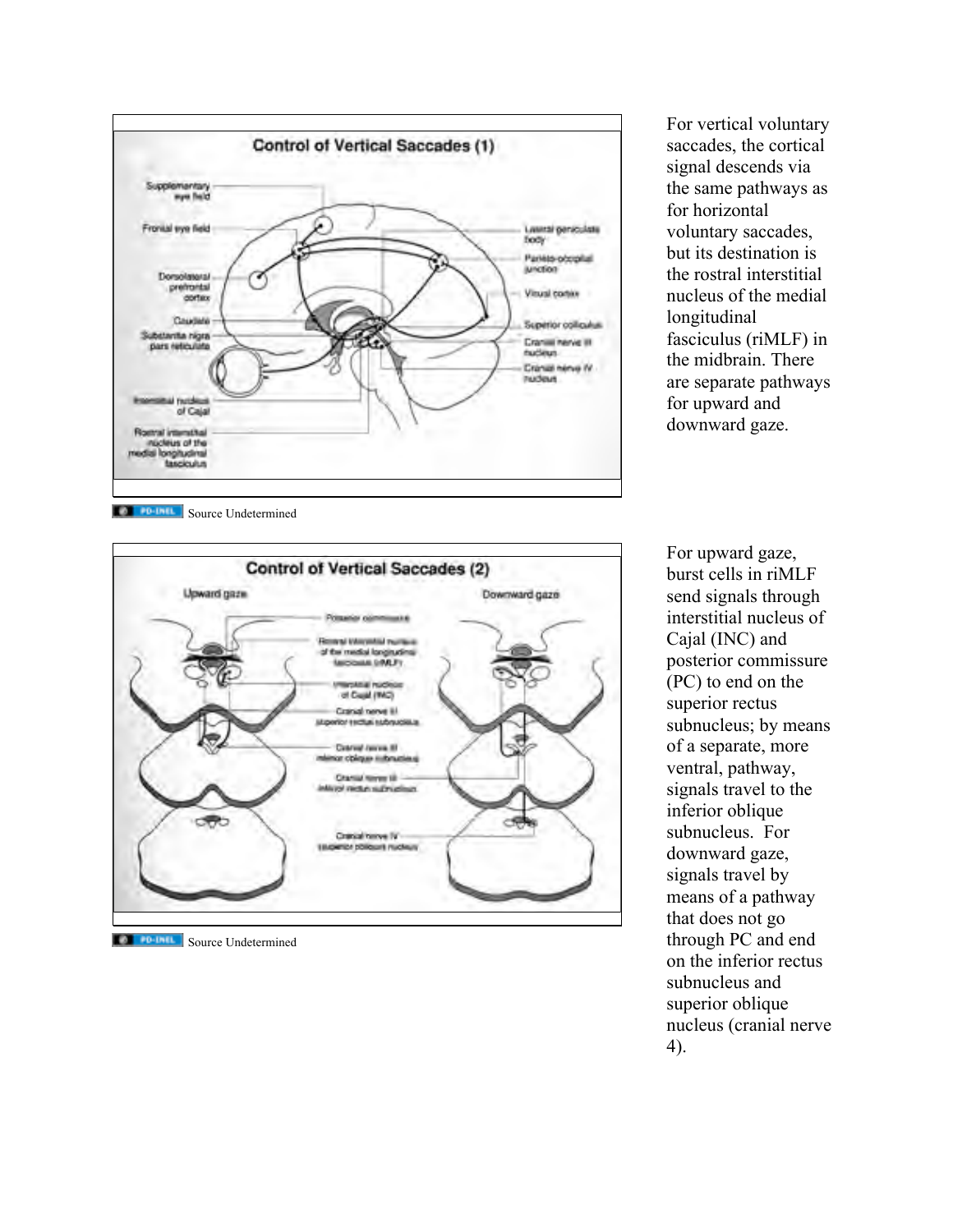### Saccadic Disorders

- 1. Absent (gaze palsy)
- 2. Reduced amplitude ("hypometric")
- 3. Slow
- 4. Inaccurate ("dysmetric")
- 5. Intrusive

Saccadic disorders show up as completely absent saccades, saccades of reduced amplitude ("hypometric"), saccades that are not accurate in moving the eyes to a desired new position ("dysmetric"), or occurring when you don't want them, when the eyes are supposed to be still ("saccadic intrusions").

### Vergence 1. Move eyes closer to one another ("convergence")

2. Move eyes farther apart from one another ("divergence")

The job of the vergence pathway is to move the eyes from a distant to a near target and vice versa.

# Vergence Pathway

- 1. Generated in both parieto-occipital regions
- 2. Travels to midbrain
- 3. Exact pathway not known

The pathway serving vergence is not well known, but is believed to start in the parieto-occipital regions bilaterally and descend to the midbrain. There may be special brain stem nuclei for convergence and divergence.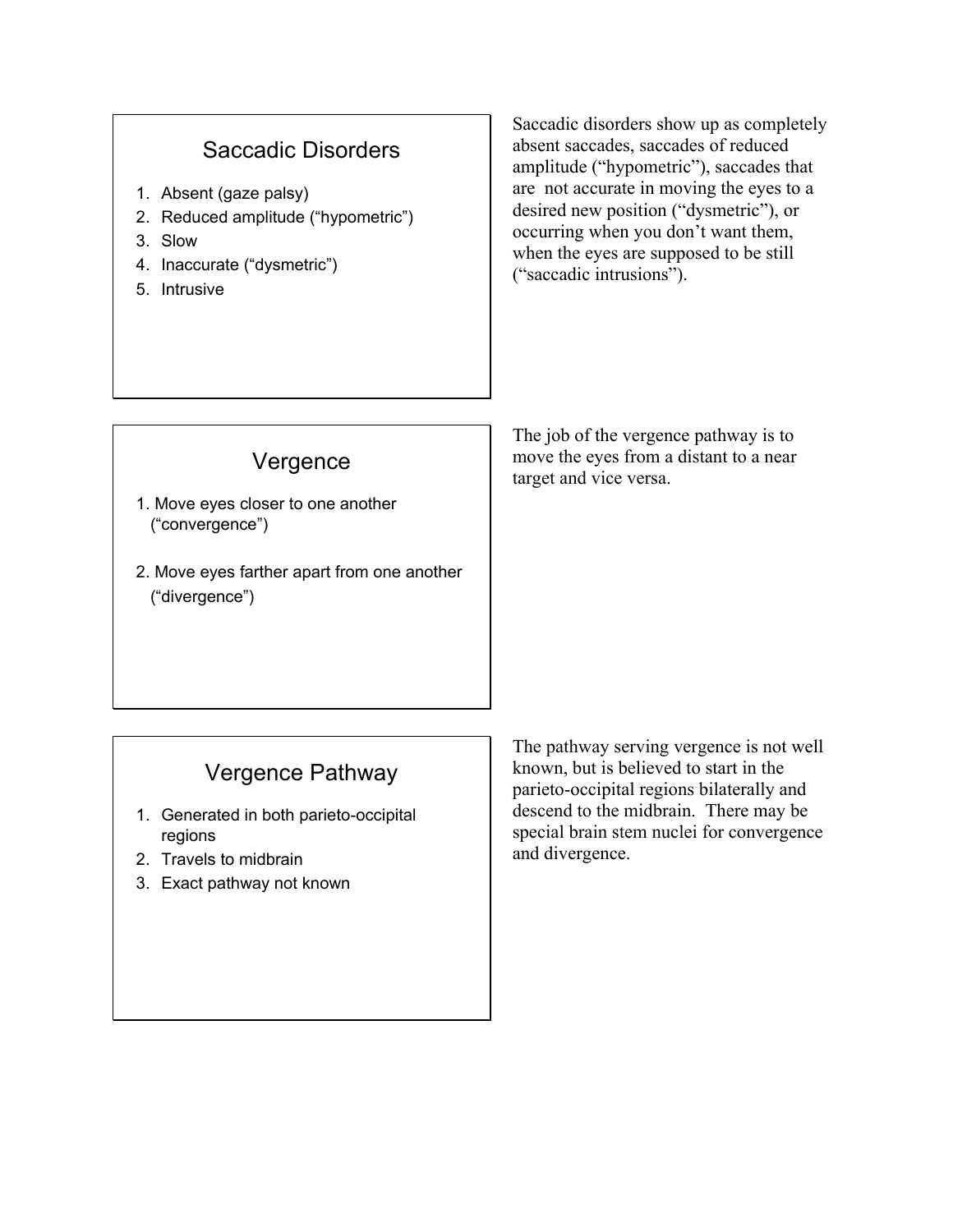### Vergence Disorders

- Excessive convergence
- Insufficient convergence
- Excessive divergence
- Insufficient divergence

Vergence disorders can produce too much or too little convergence or divergence (see below).

#### Vergence Disorders

- 1. Excessive convergence
	- a. Congenital defect
	- b. Too much accommodation
	- c. Loss of vision
	- d. Nonspecific brain insult
- 2. Insufficient convergence
	- a. Idiopathic
	- b. Nonspecific brain insult

Excessive convergence, the most common vergence abnormality, shows up as esotropia. It may be a congenital defect, occur in certain conditions that provoke excessive accommodation, and after many types of brain insults. Insufficient convergence is a poorly understood disorder that occurs in many otherwise normal subjects. It may also occur in many types of brain insults.

#### Vergence Disorders

- 1. Excessive Divergence
	- a. Congenital defect
	- b. Loss of vision
- 2. Insufficient Divergence a. Nonspecific brain insult

Excessive divergence is usually a congenital or early childhood disorder showing up as exotropia. Many acquired brain disorders can cause insufficient divergence, showing up as esotropia .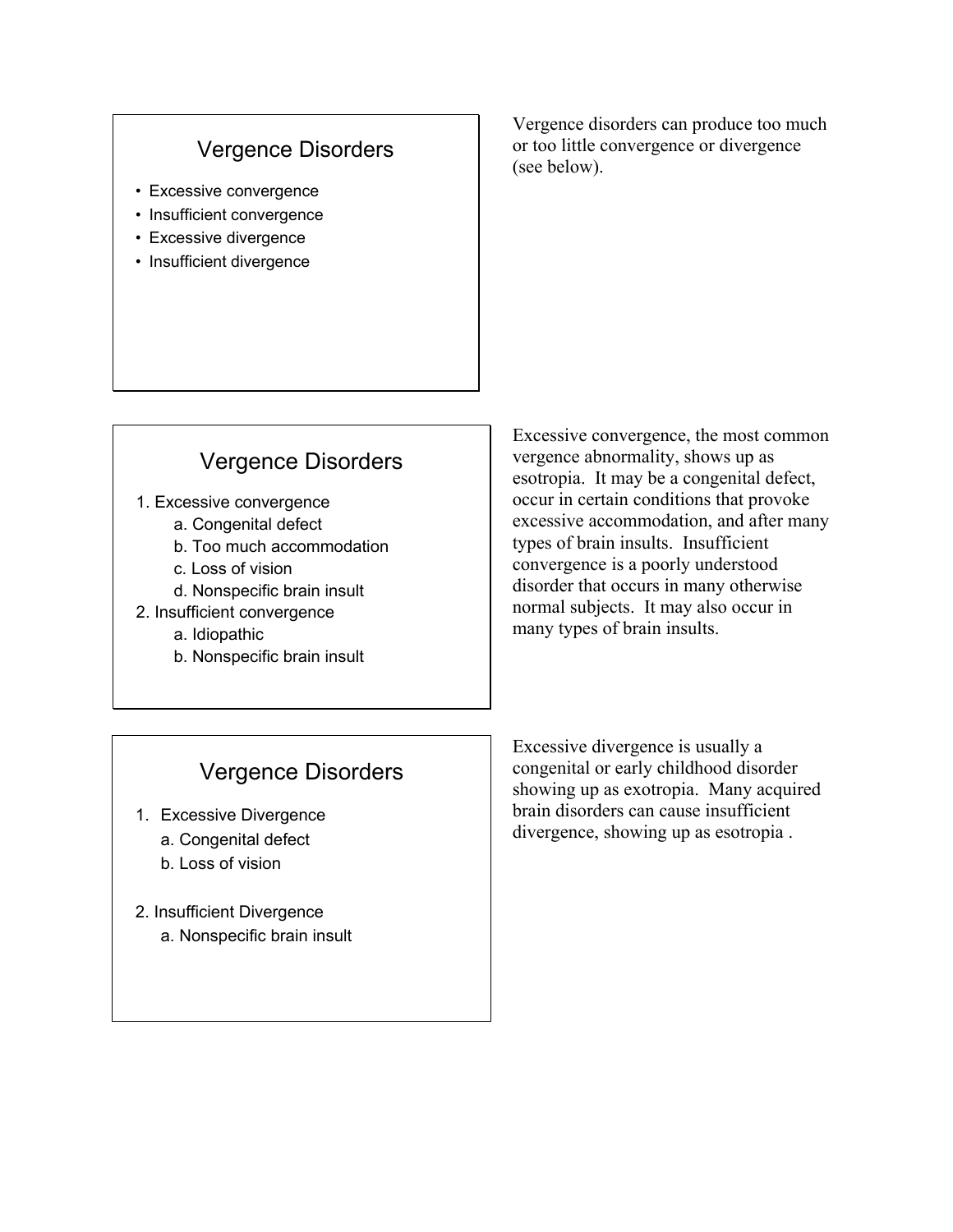### **Pursuit**

Test by having patient follow a moving light or finger at about 30 degrees/second

Note smoothness of motion, amplitude of excursion, presence of oscillations

Pursuit is tested by having the patient follow your finger or light at no more than 30 degrees/second.

Check for smoothness of movement, how far the eyes moves, and whether there are any oscillations (nystagmus).



Pursuit eye movements are initiated exclusively in a center located at the parieto-occipital junction. Signals go through the pulvinar to the ipsilateral dorsolateral pontine nucleus (DLPN). They then travel to cerebellar vermis, to nucleus prepositus hypoglossi (NPH), to medial vestibular nucleus (MVN), and then to cranial nerve 6 nucleus for horizontal pursuit, and to the midbrain for vertical pursuit by uncertain routes.

**Source Undetermined**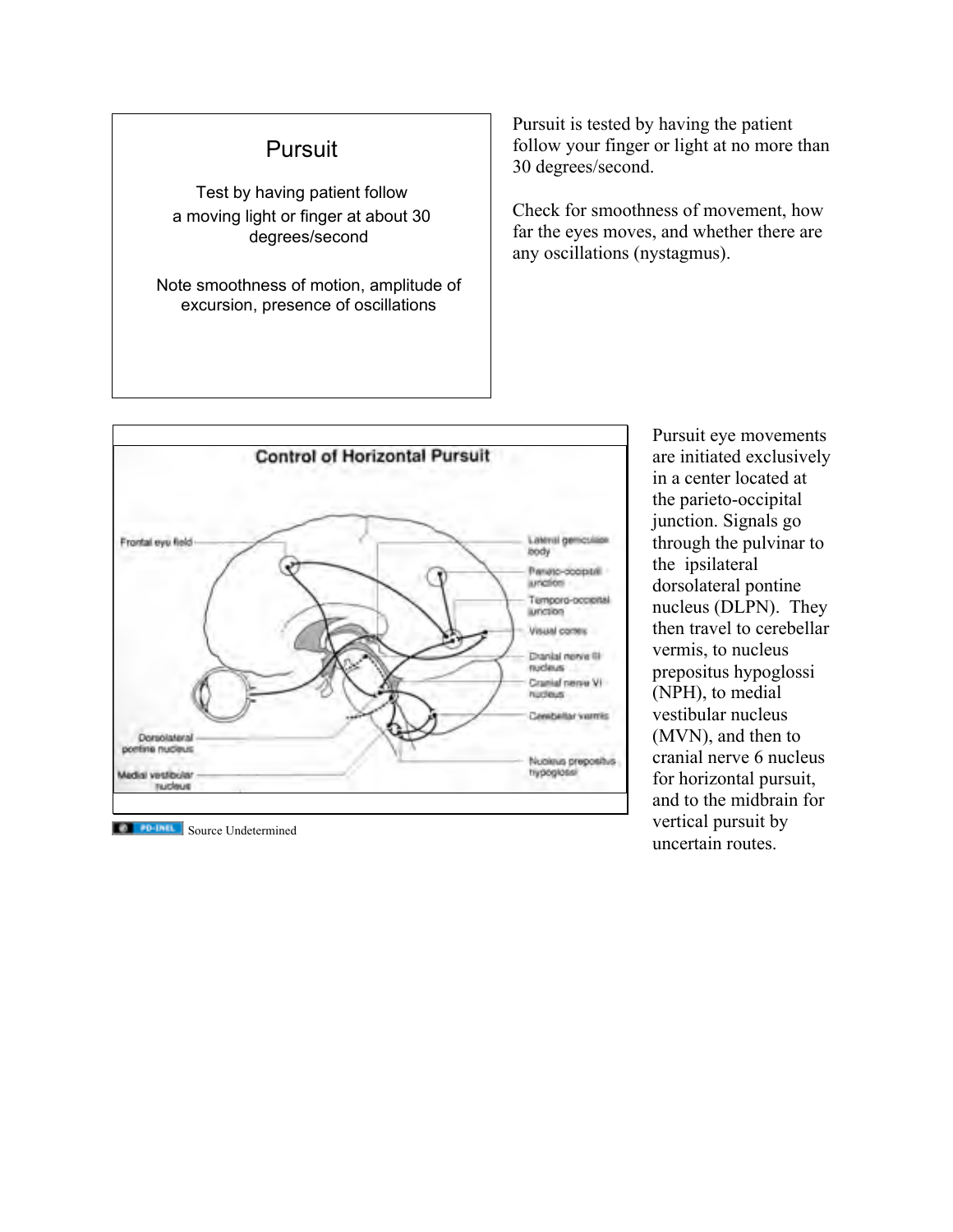### Pursuit Disorders

- 1. Cogwheel ("saccadic")
- 2. Absent

The most common clinical abnormality of pursuit is "cogwheel" or "saccadic pursuit." As a damaged pursuit system fails to keep up with a moving target, the more robust saccadic subsystem takes over.

## Vestibulo-ocular

In awake patients with intact voluntary eye movements, can test only with special techniques

The vestibulo-ocular reflex can be assessed in awake patients only with special techniques such as chair rotation with videonystagmography.

### Vestibulo-ocular

In comatose patients and in awake patients with poor voluntary eye movements, two tests:

1. Doll's Head Maneuver. Move head rapidly and look for slow contraversive conjugate eye movements

2. Cold Water Calorics. Look for ipsiversive slow conjugate eye movements and perhaps contraversive involuntary saccades ("nystagmus")

In comatose patients and those without voluntary eye movements, you can assess for an intact vestibulo-ocular reflex by performing the Doll's Eye Maneuver or the Cold Calorics Maneuver.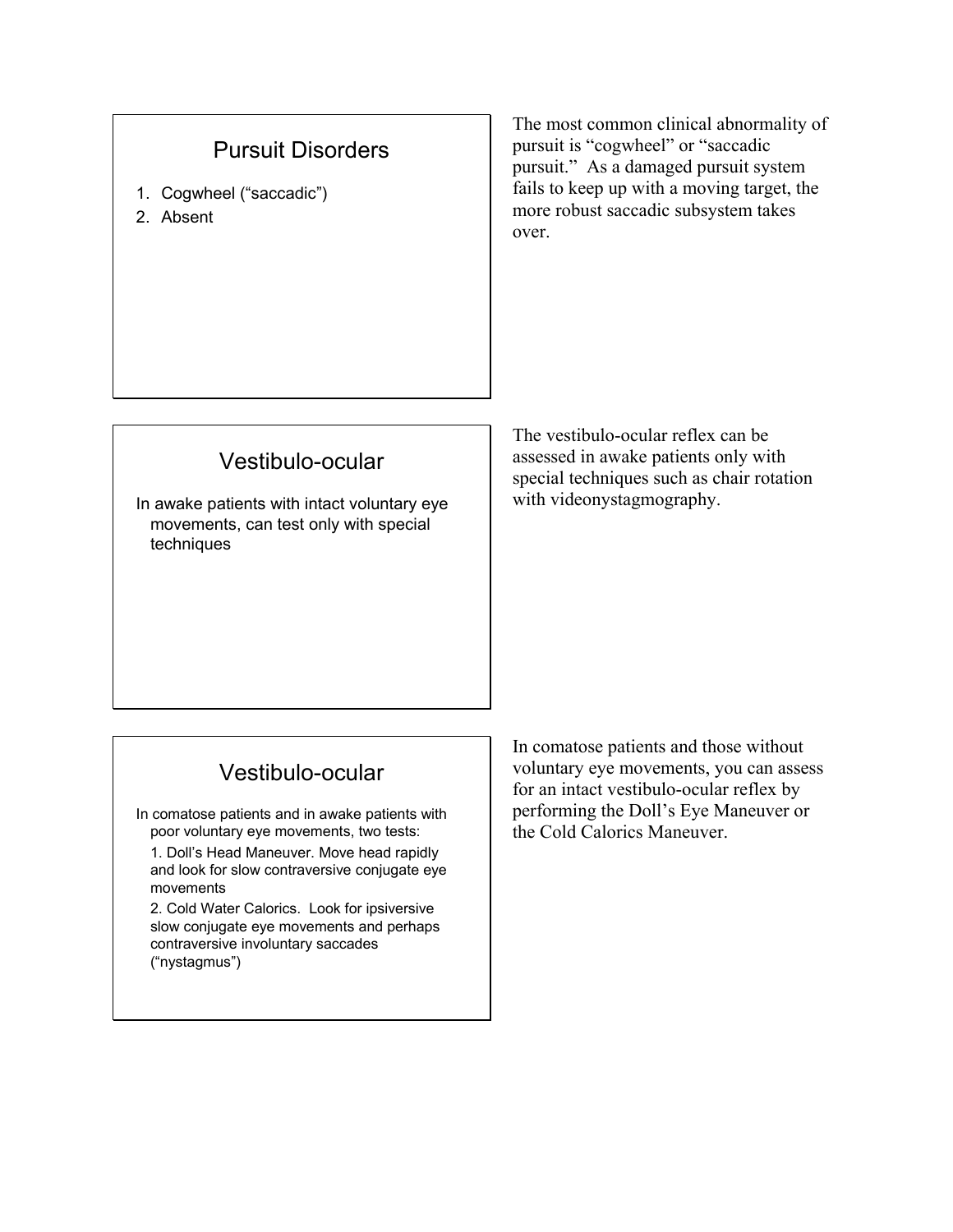

The signal is generated by semicircular canals and travels to the medial vestibular nuclei. From there, the signal gets to cranial nerve 6 for horizontal eye movements, and to cranial nerves 3 and 4 for vertical eye movements through uncertain pathways.



#### Vestibulo-ocular Disorders

- General hypofunction (creates oscillopsia)
- Imbalance (creates nystagmus)

Vestibulo-ocular disorders may be bilateral or unilateral. Bilateral disorders cause jiggly, blurred vision ("oscillopsia") with head movement. Unilateral disorders cause nystagmus. Can you figure out why?

(Here's why. If the lesion is bilateral, as the head moves, the damaged VOR cannot keep the eyes still in space. Viewed objects seem to move. If the lesion destroys only one side, intact side constantly forces the eyes to one side and the nervous system provides a recovery movement in the opposite direction, or *nystagmus,* a rhythmic oscillation of the eyes.)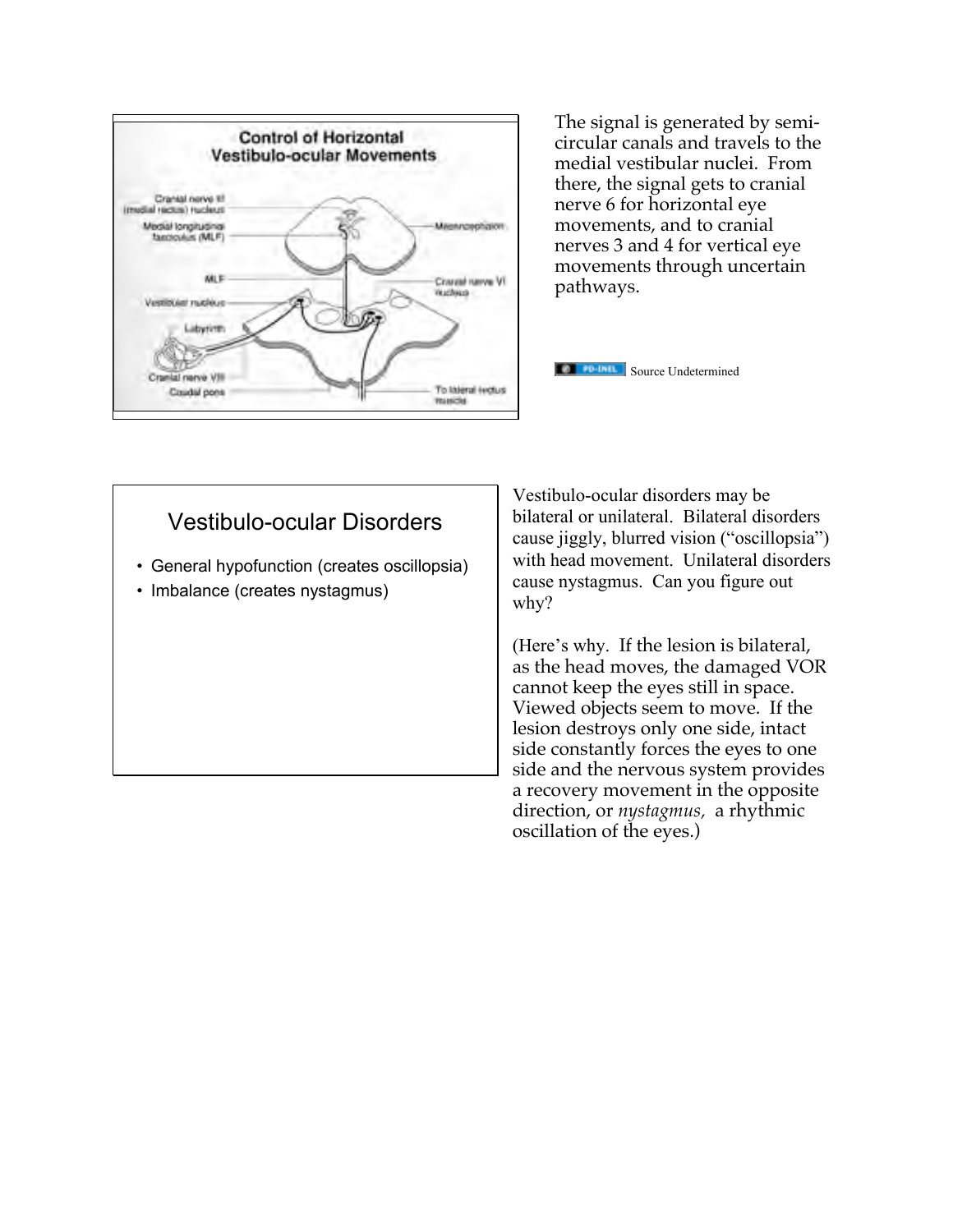# Supranuclear Gaze Palsy

- Absent voluntary gaze (saccades and pursuit)
- Intact reflex gaze (vestibulo-ocular), elicited by Doll's Head Maneuver or Cold Water Calorics
- Means that brain stem gaze pathways are intact but cerebral gaze pathways are not intact

Here is a final concept. When saccades and pursuit (voluntary) eye movements are absent, yet vestibulo-ocular (reflex) eye movements are intact, the patient has a "supranuclear gaze palsy." Where would the responsible lesion(s) be located to produce this?